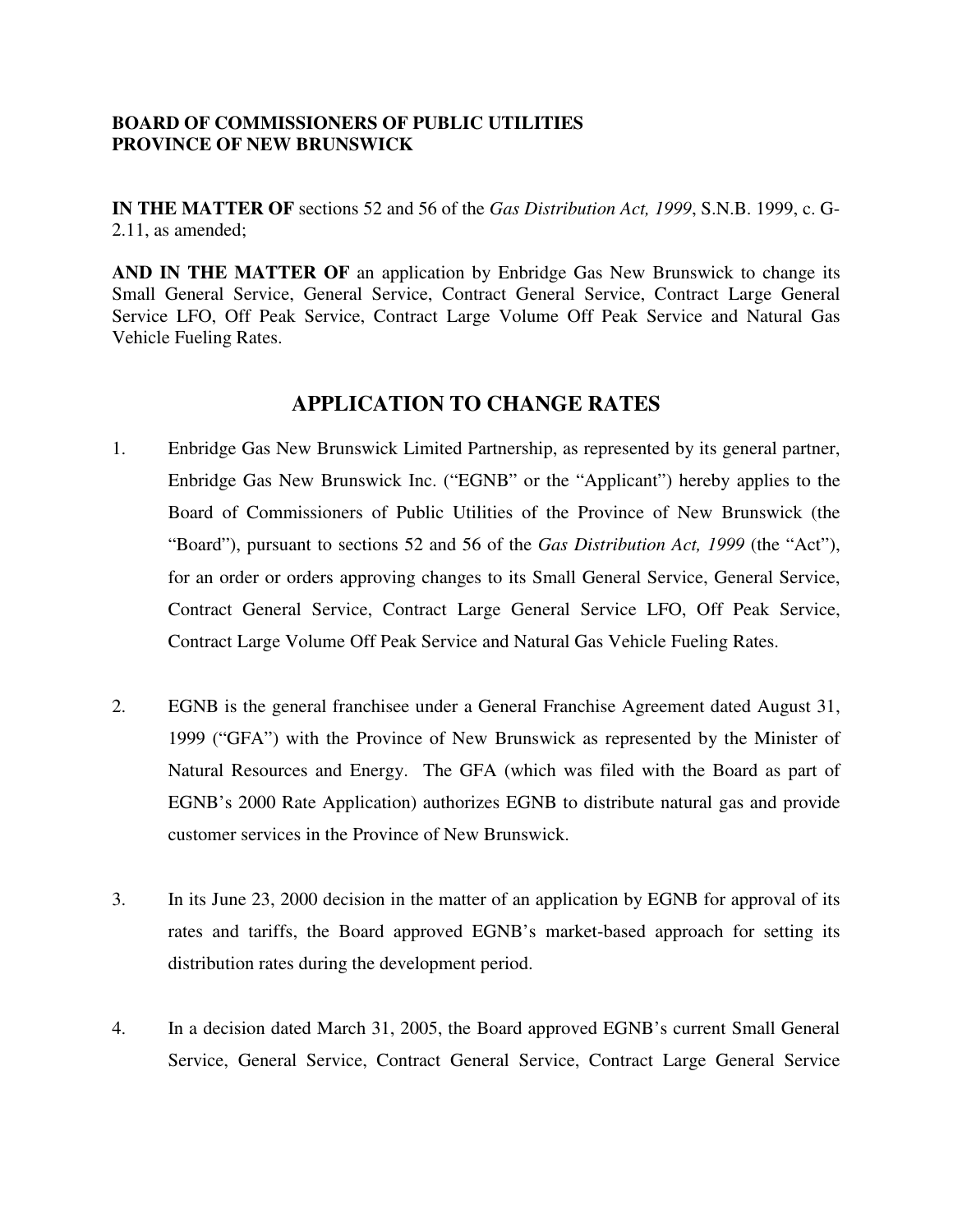LFO, Off Peak Service, Contract Large Volume Off Peak Service and Natural Gas Vehicle Fueling Rates.

- 5. EGNB now wishes to change its Small General Service, General Service, Contract General Service, Contract Large General Service LFO, Off Peak Service, Contract Large Volume Off Peak Service and Natural Gas Vehicle Fueling Rates, effective January 1, 2006.
- 6. The objective of EGNB's market-based approach is to provide potential end-use customers with the economic incentive to convert to natural gas and to make use of the distribution system that EGNB has committed to build in New Brunswick.
- 7. Information in support of EGNB's Application is being filed with the Board together with this Application.
- 8. On the basis of the foregoing, EGNB applies for the following orders, decisions or directions of the Board:
	- (a) approval, under sections 52 and 56 of the Act, of the changes to its Small General Service, General Service, Contract General Service, Contract Large General Service LFO, Off Peak Service, Contract Large Volume Off Peak Service and Natural Gas Vehicle Fueling Rates proposed by EGNB, such changes to be effective January 1, 2006;
	- (b) an order under section 56 of the Act, to the extent necessary or appropriate, to ensure an expeditious determination of this Application;
	- (c) such interim order under section 77 of the Act, and such further directions in that regard, as may be necessary or appropriate;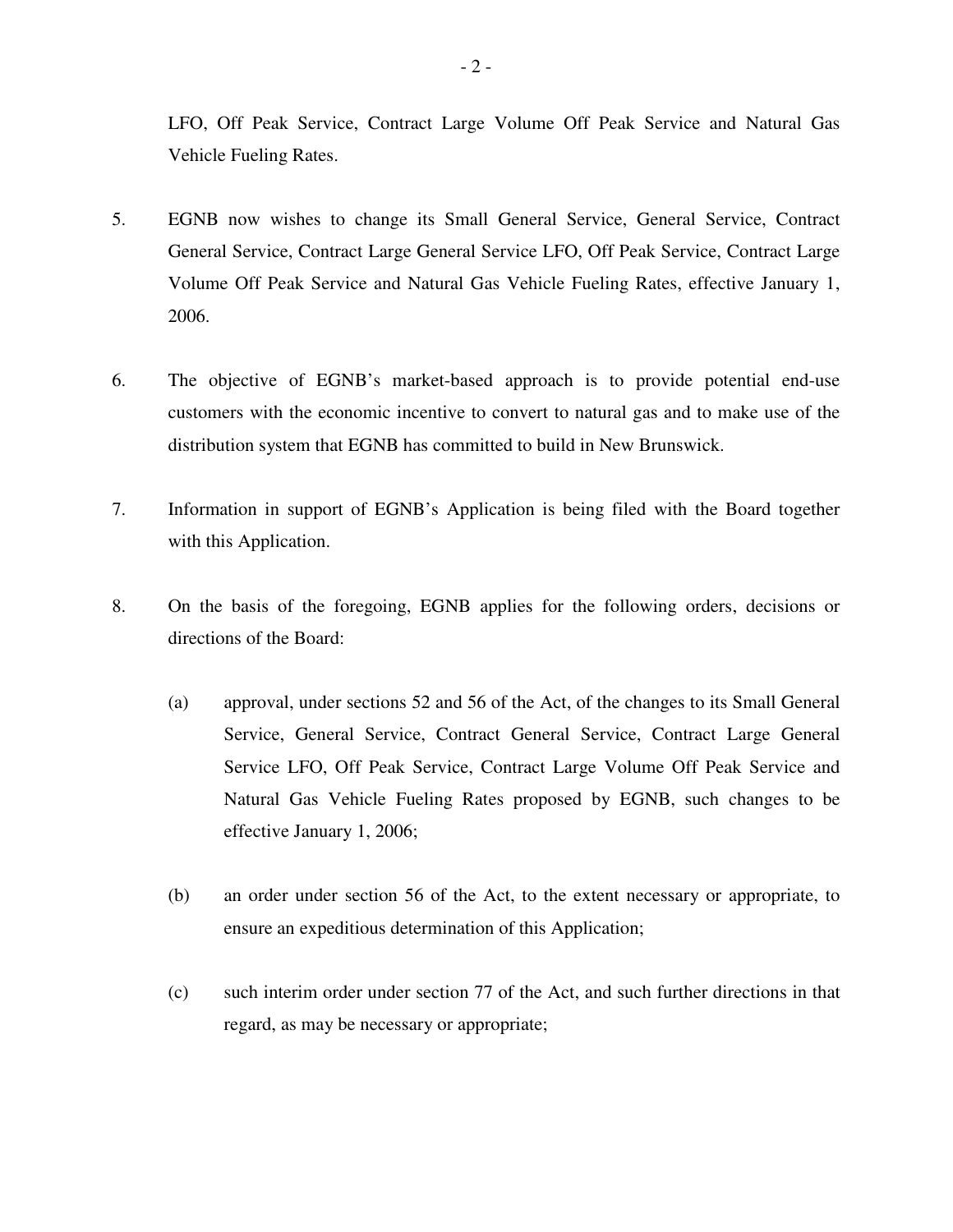- (d) an order under subsection 96(3) of the Act exempting the Applicant, to the extent necessary or appropriate, from some or all of the provisions of any regulations made by the Board under subsection 96(1) of the Act; and
- (e) such further or other order, decision or direction relating to the Applicant's Small General Service, General Service, Contract General Service, Contract Large General Service LFO, Off Peak Service, Contract Large Volume Off Peak Service and Natural Gas Vehicle Fueling Rates as the Applicant may request and the Board may deem necessary or appropriate.
- 9. The names, addresses, telephone numbers and other telecommunications numbers of the Applicant and the Applicant's authorized representative are as follows:
	- (a) The Applicant:

Enbridge Gas New Brunswick 440 Wilsey Road Suite 101 Fredericton, NB E3B 7G5 Attention: Shelley Black

| Telephone: | $(506)$ 457-7751           |
|------------|----------------------------|
| Fax:       | $(506)$ 457-7753           |
| Email:     | shelley.black@enbridge.com |

(b) The Applicant's counsel:

McInnes Cooper Suite 600, Barker House 570 Queen Street P.O. Box 610, Stn. A Fredericton, NB E3B 5A6 Attention: Len Hoyt

Telephone: (506) 458-1622 Fax: (506) 458-9903 Email: len.hoyt@mcinnescooper.com